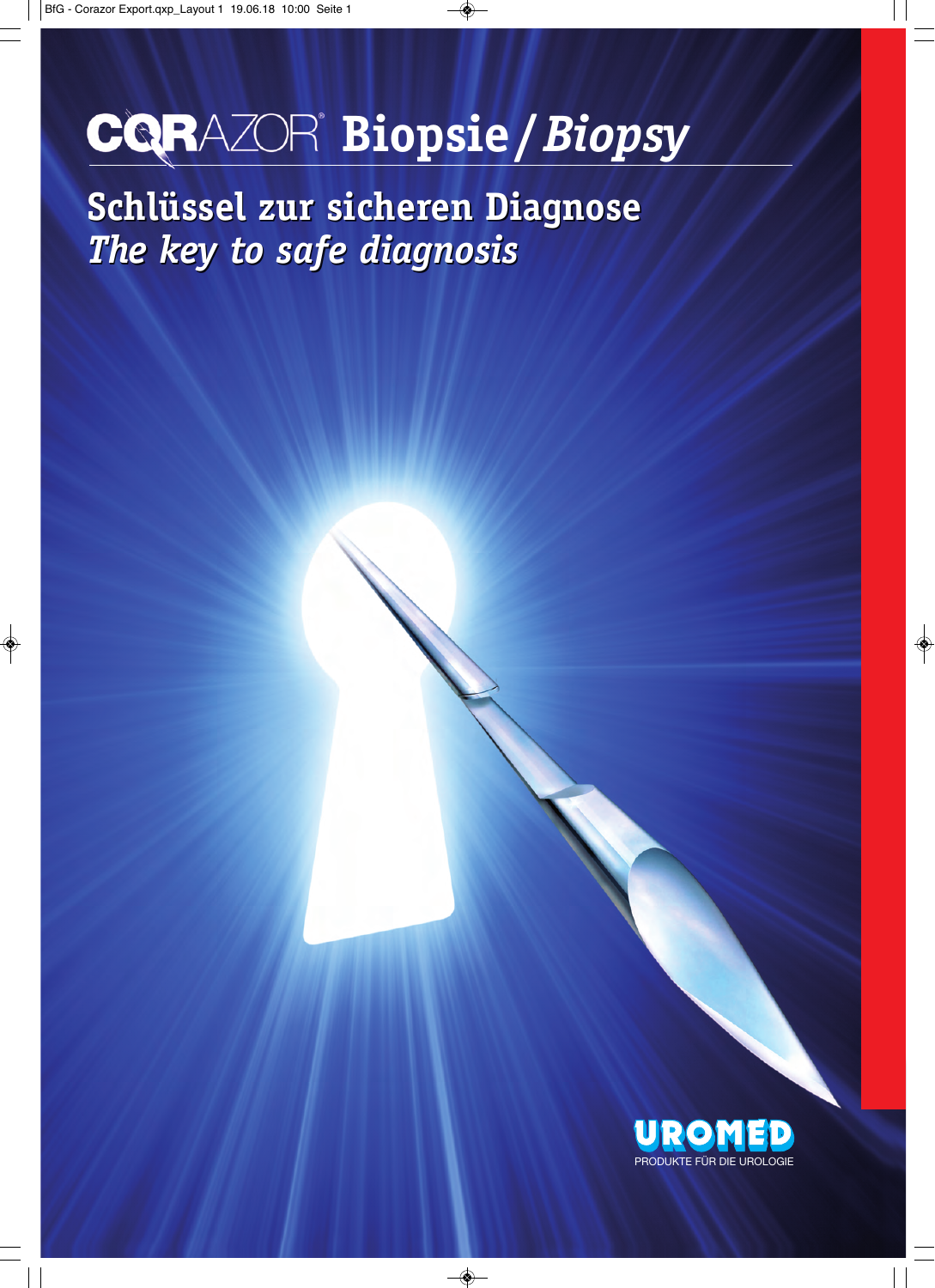Reibungslose Führung durch hochwertige Polierung der »CORAZOR®« Stanzbiopsie-Kanülen – selbst bei gebogener Kanülenführung.

*Smooth guidance by special polishing of the »CORAZOR®« Puncture Biopsy Cannula –even when cannula is bended.*



Zum Vergleich: Querschnitt anderer handelsüblicher Stanzbiopsie-Kanülen. *In comparison: the cross-section of other customary puncture biopsy cannulas.*



Sehr gute Biopsiequalität durch scharfen Schliff. *Excellent quality of the biopsied* 

*tissue because of the sharp cut.*

## $Z\!\!\!\!\!\!\!\nearrow$  UROMED BIOPSIE-SYSTEM – Konzi

*UROMED BIOPSY SYSTEM –Designed for highest demands.*

Das »CORAZOR®« Mehrfach-Biopsie-Schuss gerät ist das weltweit erste mit Halbautomatik und schnellster Bedien barkeit. Es lässt sich einhändig bedienen und zeichnet sich durch eine hohe Federspannung aus. Die Dreipunkt-Fixierung sorgt für die sichere Führung der Kanüle. Ein spezieller Kontaminationsschutz gewährleistet die Vorbereitung und Durchführung der Biopsie unter strikter Wahrung der Sterilität und mit höchster Sicherheit für das **Parconal** 

Die »CORAZOR®« Stanzbiopsie-Kanülen und das neue »CORAZOR®« Biopsie-Schuss gerät sind exakt aufeinander abgestimmt. Das System ermöglicht eine außerordentlich zielgerichtete und punktgenaue Entnahme von Gewebeproben – insbesondere in Verbindung mit bildgebenden Verfahren. Die so erzielten hohen Detektionsraten steigern die Diagnosesicherheit bei einem Karzinomverdacht erheblich.

#### **Konzipiert für höchste Ansprüche.**

- Präzise Führung.
- Leichte Spannbarkeit.
- Hohe Schusskraft.
- **Beste Ergebnisse.**

*The »CORAZOR®« Biopsy Device is worldwide the first one offering semiautomatic and rapid handling. It can be used one-handed and features a high spring tension. The 3-point-fixation of the cannula guarantees a safe guidance. The preparation and the biopsy itself respecting sterility and highest possible safety for the staff are ensured by a special contamination protection.*

*The »CORAZOR®« Puncture Biopsy Cannulas and the new »CORAZOR®« Biopsy Device are perfectly synchronized to each other. The system permits an exceptionally precise and point-exact sampling of tissue – especially in connection with image-guided procedures. The achieved high detection rates increase the diagnostic certainty in cases of suspected carcinoma considerably.*

#### *Designed for highest demands.*

- *Precise guidance.*
- *Easy cocking mechanism.*

**RAZOR (III)** UBENTEL

*• Highest penetration power.*

*Phenomenal results.*

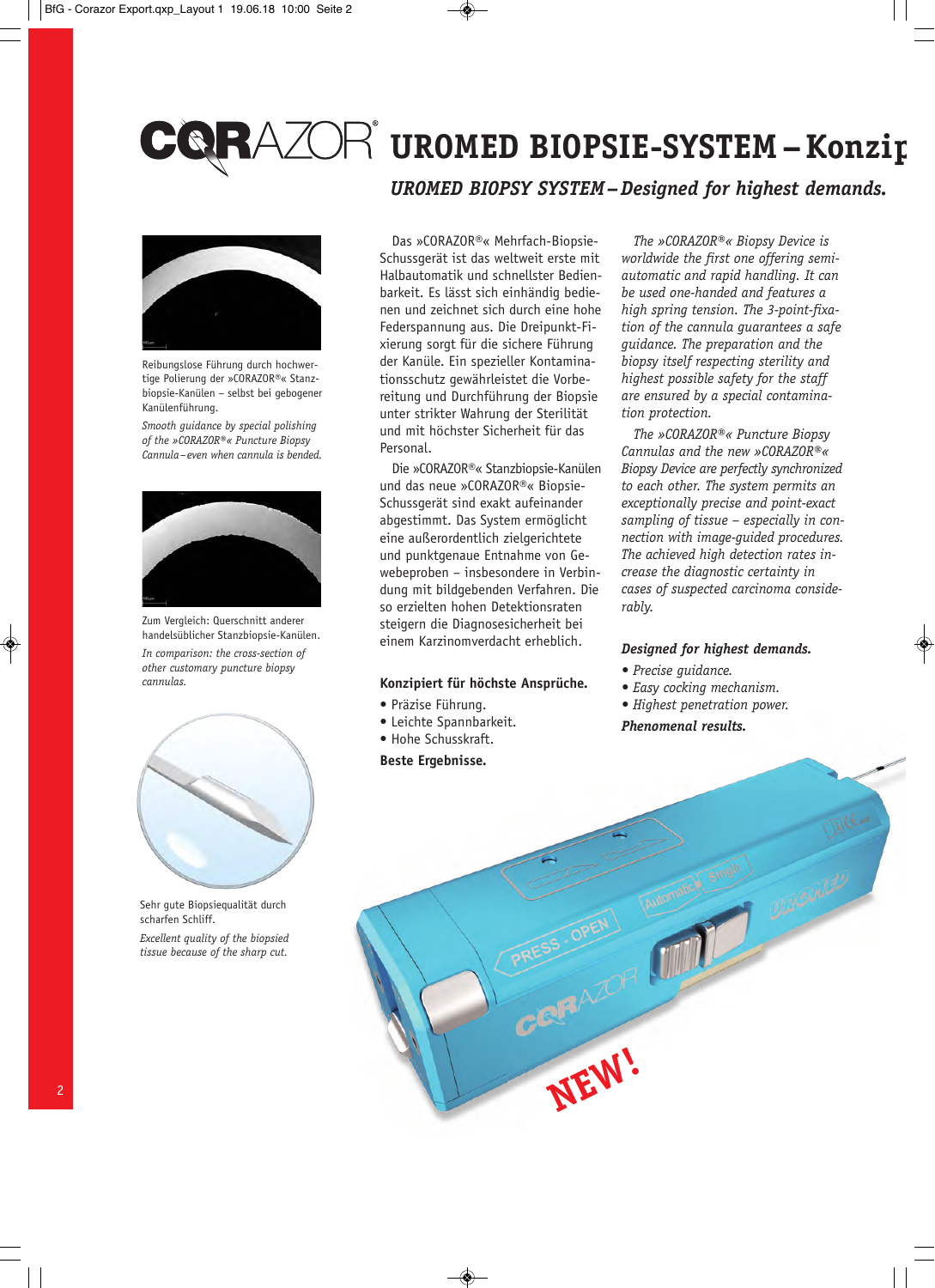## **ipiert für höchste Ansprüche.**

# **INHALT** *C O N T E N T S*

| »CORAZOR®« Biopsie-System<br>»CORAZOR®« Biopsy System                           |  |
|---------------------------------------------------------------------------------|--|
| UROMED Stanzbiopsie-Kanülen<br><b>UROMED Biopsy Cannulas</b>                    |  |
| <b>UROMED Biopsie-Schussgerät »CORAZOR®«</b><br>UROMED Biopsy Device »CORAZOR®« |  |
| UROMED Kanüle zur Feinnadelbiopsie und<br><b>Koaxial-Schleuse</b>               |  |
| UROMED Cannula for fine-needle biopsy<br>and for percutaneous puncture          |  |

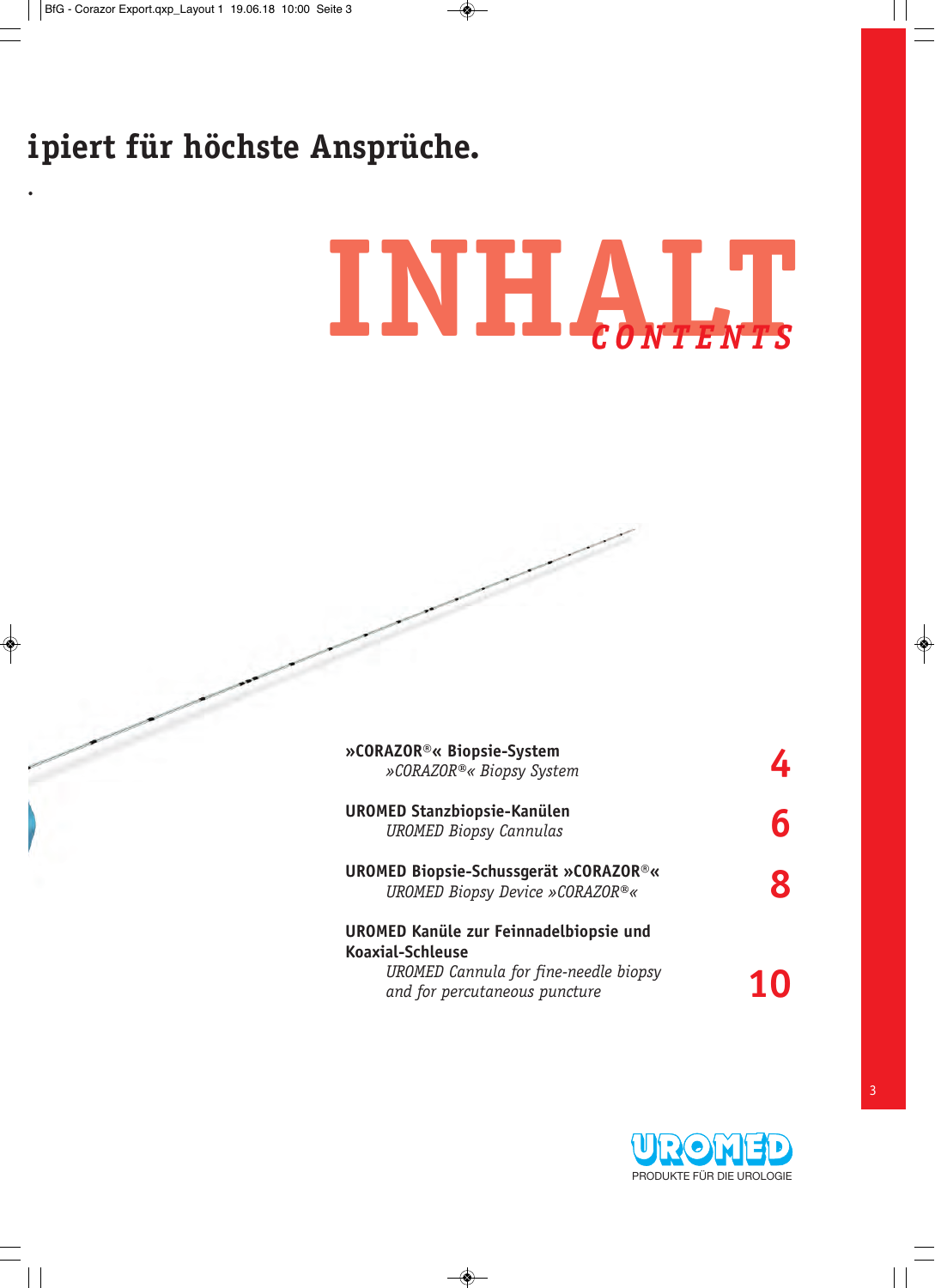

## $\mathsf{AZ}\hspace{-1.5pt}\widehat{\otimes}\hspace{-1.5pt} \mathsf{R}$  uromed biopsie-system – zielg

*UROMED BIOPSY SYSTEM – precise, accurate and safe.*

Optimale Führung der Kanüle durch Führungsstabilisator mit 3-Punkt-Fixierung.

*Optimized guidance of the cannula by 3-point-fixation.*



Einschusstiefe wahlweise 15 oder 22 mm.

*Optional penetration depth 15 or 20 mm.*

Sperre zum Schutz vor versehentlichem Auslösen.

*Different triggers for semi-automatic or automatic biopsy and special pressure point protection against accidental* 

*release.* Gezielte Deckelöffnung per Knopfdruck.

*Direct opening of the cover by pushing the button.*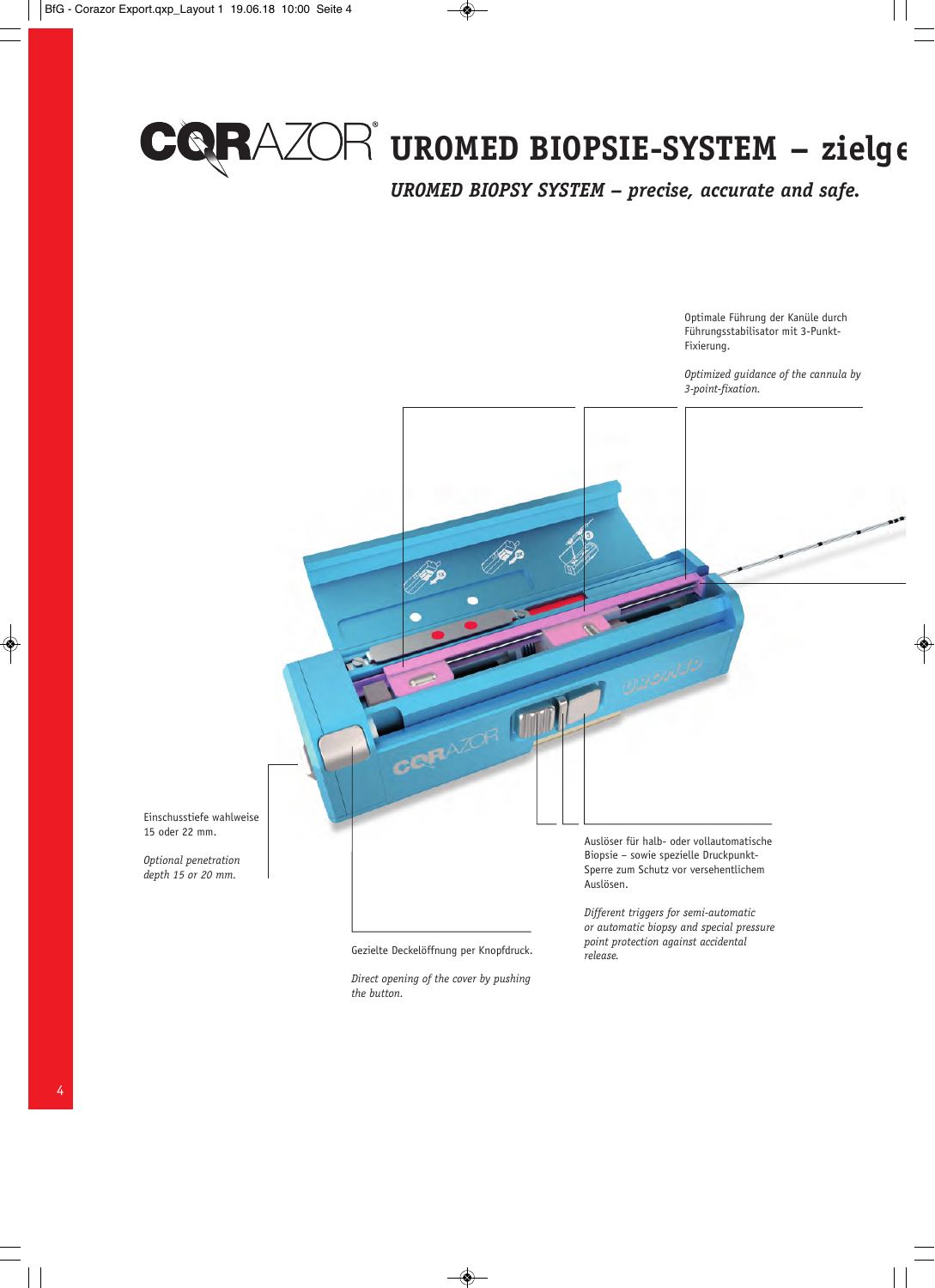## **gerichtet, punktgenau und sicher.**

Sehr gute Biopsatqualität durch besonderen Schliff der Kanüle.

*Excellent tissue results because of the special cut of the cannula.*

Kontaminationsschutz durch verlängerten Kunststoffansatz, der den Kontakt der Kanüle mit dem Schussgerät verhindert.

*Contamination protection by extended plastic attachment avoiding contact of the cannula with the device.*

Reibungslose Führung durch spezielle Polierung – auch bei gebogener Kanülenführung.

*Smooth guidance by special polishing – even when the cannula is bended.*

**Sicherheit und Sterilität bis zur Anwendung** *Safety and sterility until use*

**1** Durch den fest verbundenen Kanülenschutz sind die Sterilität und die Sicherheit der Anwender gewährleistet.

*The protection tube is firmly connected to the cannula which guarantees sterility and safety for the user.*

**2** Direkt vor der Punktion wird der Kanülenschutz durch Drehen des Griffes um 90° von der Kanüle getrennt.

*Right before puncture separate the protection tube from the cannula by turning the handle through 90°.*

**3** Danach kann der Kanülenschutz leicht nach vorne abgezogen werden.

*Thereafter the protective tube can be pulled off easily.*

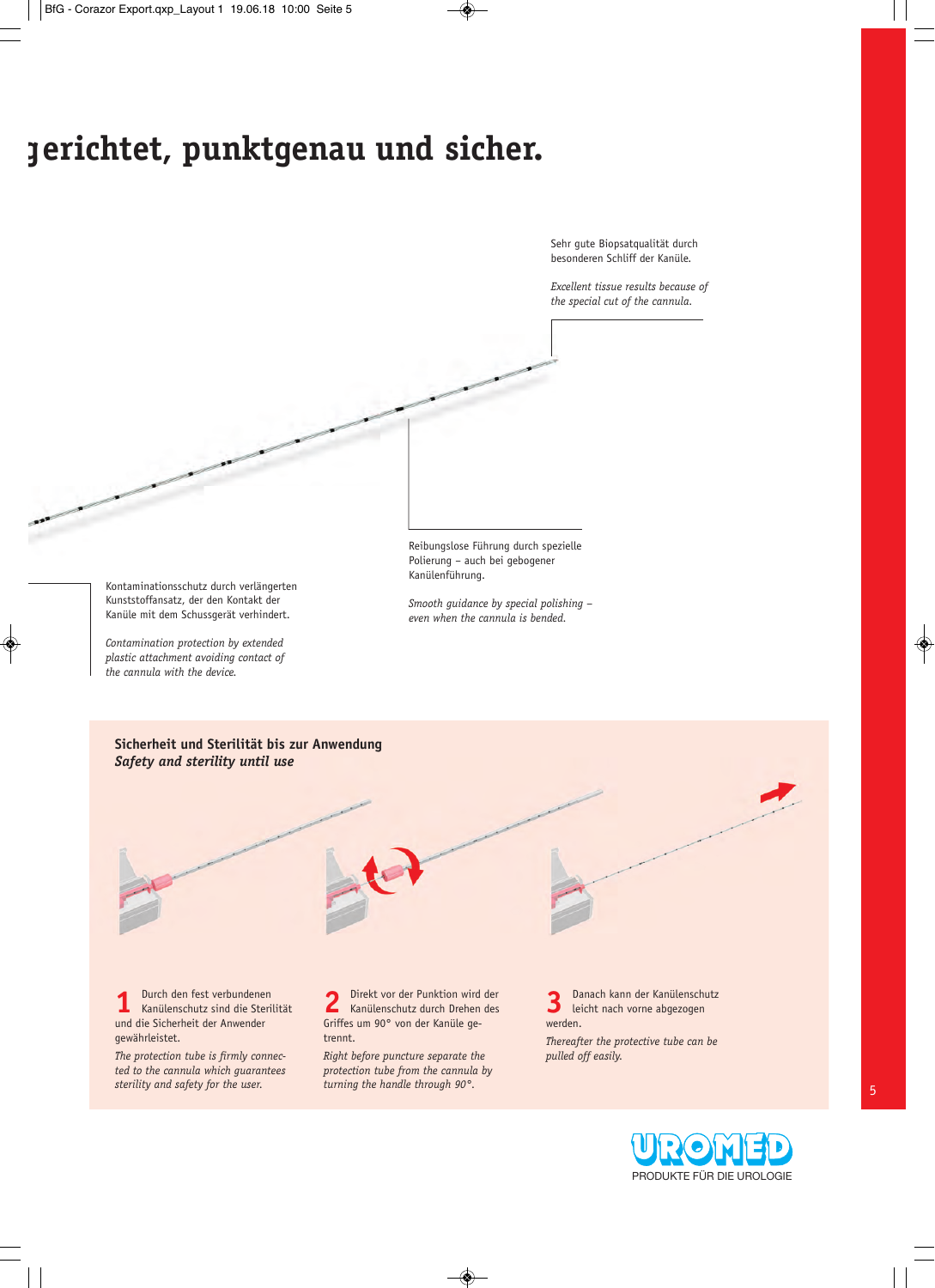## CQRAZOR **UROMED STANZBIOPSIE-KANÜLEN**

#### **REF 6029–6031**

**Stanzbiopsie-Kanülen für Mehrfach-Schussgeräte**

*Puncture Biopsy Cannulas for reusable biopsy instruments*

#### **Details mit großer Wirkung:**

- passgenaues Einlegen der Kanüle
- noch sicherere Fixierung
- noch stabilere Führbarkeit der Kanüle
- noch bessere Kraftübertragung der Feder auf die Kanüle

#### *Details with great effect:*

- *precise insertion of the cannula*
- *safer fixation of the cannula*
- *smoother guidance of the cannula*
- *increased power transmission between spring and cannula*

#### **Zur Biopsie und Entnahme von Weichgewebe**

- Axial-Rotationsschliff für sehr qute Biopsatqualität
- optimale Führung durch hervorragende 3-Punkt-Fixierung der eingelegten Kanüle
- $\Box$  reibungslose Führung durch spezielle Polierung – auch bei gebogener Kanülenführung
- mit Kanülenschutz zur Sicherheit vor Nadelstichverletzungen
- Gewährleistung der Sterilität auch bei geschlossenem und gespanntem Gerät
- $\blacksquare$  Kontaminationsschutz durch verlängerten Kunststoffansatz
- einfaches Einlegen der Kanüle
- Luer-Anschluss ermöglicht eine Aspiration oder die Durchführung einer Lokalanästhesie
- Probenkerbe 19 mm
- geeignet für ultraschallkontrollierte oder handgeführte Biopsie
- 1:1 Graduierung, alle 5 cm stärkere Graduierung

#### *For biopsy and soft tissue sampling*

- *axial-rotation-cut for very high tissue results*
- *optimal guidance due to excellent 3-point-fixation of inserted cannula*
- *smooth guidance by special polishing – even when cannula is bended*
- *with protective tube for prevention of needlestick injuries and sterility – even with closed and cocked instrument*
- *contamination protection by extended plastic attachment which avoids the contact of the needle with the instrument*
- *easy insertion of the cannula*
- *luer connection for aspiration or application of local anaesthesia*
- *notch length 19 mm*
- *suitable for ultrasound or hand-guided biopsy*
- *1:1 graduated, every 5 cm a thicker line*

#### **Farbkodierungen der Biopsie-Kanülen** *Colour coding of the cannulas*

| Farbe<br>Colour | Gauge<br>Gauge | Millimeter<br>Millimeters |
|-----------------|----------------|---------------------------|
|                 | 16             | 1,65                      |
|                 | 18             | 1,20                      |
|                 | 20             | 0.90                      |

| <b>REF</b><br><b>REF</b> | <b>Durchmesser</b><br>Diameter | Länge<br>Length | <b>PZN</b><br>P <sub>ZN</sub> |
|--------------------------|--------------------------------|-----------------|-------------------------------|
| 6029.20                  | 20 G / 0,90 mm                 | 200 mm          | 10397949                      |
| 6030.16                  | 18 G / 1,20 mm                 | 160 mm          | 10267632                      |
| 6030.20                  | 18 G / 1,20 mm                 | 200 mm          | 10267649                      |
| 6030.24                  | 18 G / 1,20 mm                 | 240 mm          | 10267655                      |
| 6030.30                  | 18 G / 1,20 mm                 | 300 mm          | 10267572                      |
| 6031.16                  | 16 G / 1,65 mm                 | 160 mm          | 10267589                      |
| 6031.20                  | 16 G / 1,65 mm                 | 200 mm          | 10267595                      |

**Verpackung:** *steril* **Verpackungseinheit:** *10 Stück* **Original-Karton:** *120 Stück*

*Packing: sterile Packing unit: 10 pieces Original carton: 120 pieces*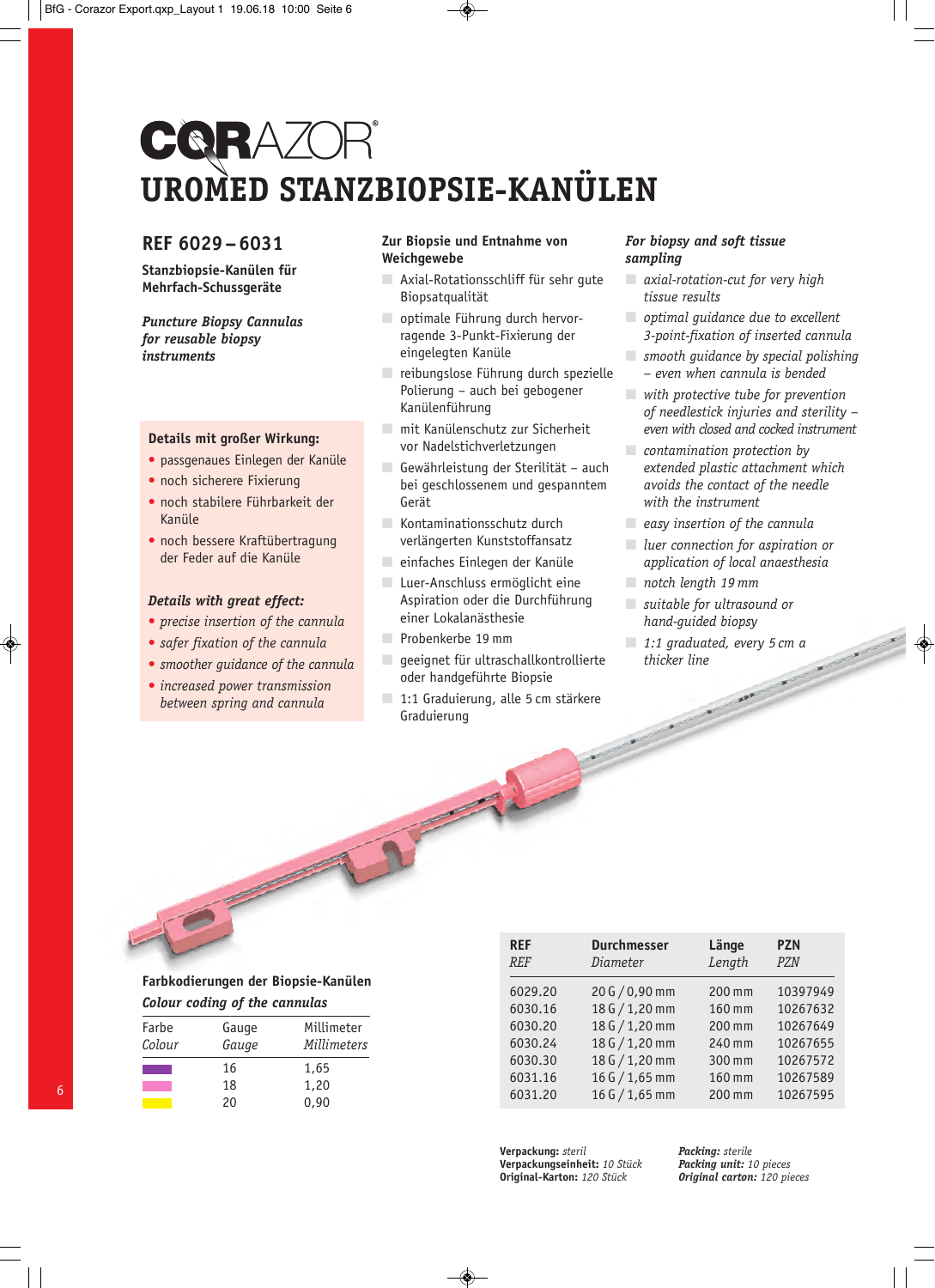## **CQRAZOR UROMED »3K|TROKAR« STANZBIOPSIE-KANÜLE**

#### **REF 6025**

No of the Contract of the Contract of

**Einsatz mit »CORAZOR®« Biopsie-Schussgerät in Halbautomatik**

*Using of »CORAZOR®« biopsy device in semiautomatic*

#### **Zur Biopsie und Entnahme von Weichgewebe**

- präzisere Karzinom-Diagnostik durch hohe Zielgenauigkeit des 3-kantigen **Trokarschliffs**
- 3-kantiger Trokarschliff und Probenkerbe für bestmögliche Aufnahme des Gewebes
- optimale Führung durch hervorragende 3-Punkt-Fixierung der eingelegten Kanüle
- reibungslose Führung durch spezielle Polierung – auch bei gebogener Kanülenführung
- mit Kanülenschutz zur Sicherheit vor Nadelstichverletzungen
- Gewährleistung der Sterilität auch bei geschlossenem und gespanntem Gerät
- Kontaminationsschutz durch verlängerten Kunststoffansatz
- $\Box$  einfaches Einlegen der Kanüle
- Probenkerbe 19 mm
- geeignet für ultraschallkontrollierte Biopsie
- 1:1 Graduierung, alle 5 cm stärkere Graduierung

#### *For biopsy and soft tissue sampling*

- *more precise diagnostic of carcinoma due to high point-exact sampling of tissue because of using triangular trocar shape*
- *best possible tissue sampling due to triangular trocar shape and sample notch*
- *optimal guidance due to excellent 3-point-fixation of inserted cannula*
- *smooth guidance by special polishing – even when cannula is bended*
- *with protective tube for prevention of needlestick injuries and sterility – even with closed and cocked instrument*
- *contamination protection by extended plastic attachment which avoids the contact of the needle with the instrument*
- *easy insertion of the cannula*
- *notch length 19 mm*
- *suitable for ultrasound biopsy*
- *1:1 graduated, every 5 cm a thicker line*

**Kanu**̈**len-Abweichung bei heute verfu**̈**gbaren Biopsie-Kanu**̈**len mit Schrägschliff** *Deviation of cannula when using conventional beveled needles*



#### **Gezieltere Gewebeprobe durch geringere Abweichung bei 3-kantigem Trokarschliff**

*More precise tissue sampling due to less deviation based on use of triangular trocar-shaped needles*



Ideallinie zum Zielareal des Prostatagewebes

*Optimal line for sampling of prostate tissue exactly in the target area*

| <b>REF</b> | <b>Durchmesser</b> | Länge  | <b>PZN</b> |
|------------|--------------------|--------|------------|
| <b>REF</b> | Diameter           | Length | <b>PZN</b> |
| 6025.20    | 18 G $/$ 1,20 mm   | 200 mm | 10391697   |
| 6025.24    | 18 G $/$ 1,20 mm   | 240 mm | 10267603   |

**Verpackung:** steril **Verpackungseinheit:** 10 Stück **Original-Karton:** 120 Stück *Packing: sterile Packing unit: 10 pieces Original carton: 120 pieces*

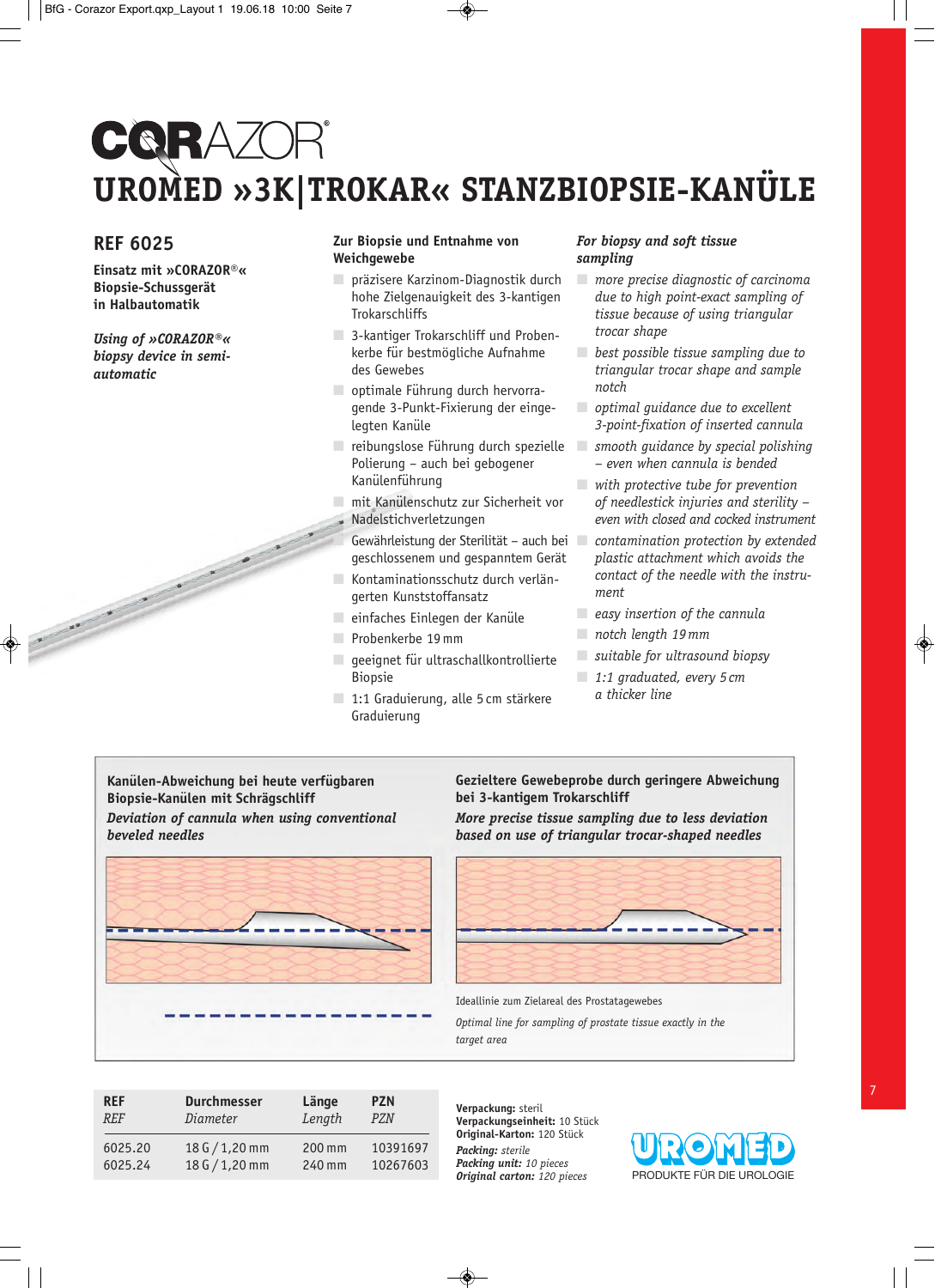## CQRAZOR **UROMED BIOPSIE SCHUSSGERÄT**

### **REF 6020 / 6060**

**Die Innovation in punktgenauer Biopsie.**

*UROMED Biopsy Device – The Innovation in accurate biopsy.*

#### **Zur Biopsie und Entnahme von Weichgewebe**

- $\Box$  hohe Federspannung für kraftvolles Eindringen und optimale Gewebeausbeute
- Auslöser für Halb- oder Voll-Automatik *triggers for automatic or semi-*■ aufwendige Entsicherung entfällt durch spezielle Druckpunkt-Sperre
- hervorragend einhändig bedienbar
- leichtes Spannen
- leise in der Anwendung
- Deckelöffnung per Knopfdruck
- Einschusstiefe wahlweise 15 oder 22 mm
- Anzeige des Spannstatus
- maßgeschneiderter Einsatz mit »CORAZOR®« Stanzbiopsie-Kanülen

#### *For biopsy and soft tissue sampling*

- *high spring tension for powerful puncture and optimized tissue samples*
- *automatic sampling*
- *time extensive release is not necessary due to special pressure point protection*
- *excellent one-handed use*
- *easy cocking*
- *quiet application*
- *opening of the cover by pushing the button*
- *optional penetration depth 15 or 22 mm*
- *status of the device is shown on the cocking indicator*
- *customised application with »CORAZOR®« Puncture Biopsy Cannulas*

| <b>REF</b>        | anwendbar mit »CORAZOR®«-Stanzbiopsie-Kanülen               |
|-------------------|-------------------------------------------------------------|
| <b>REF</b>        | usable with »CORAZOR®« puncture cannulas                    |
| 6020.00 / 6060.00 | Größen siehe vorherige Seiten<br>for sizes please turn back |

**Verpackung:** unsteril **Verpackungseinheit:** 1 Stück **Original-Karton:** 1 Stück

*Packing: unsterile Packing unit: 1 piece Original carton: 1 piece*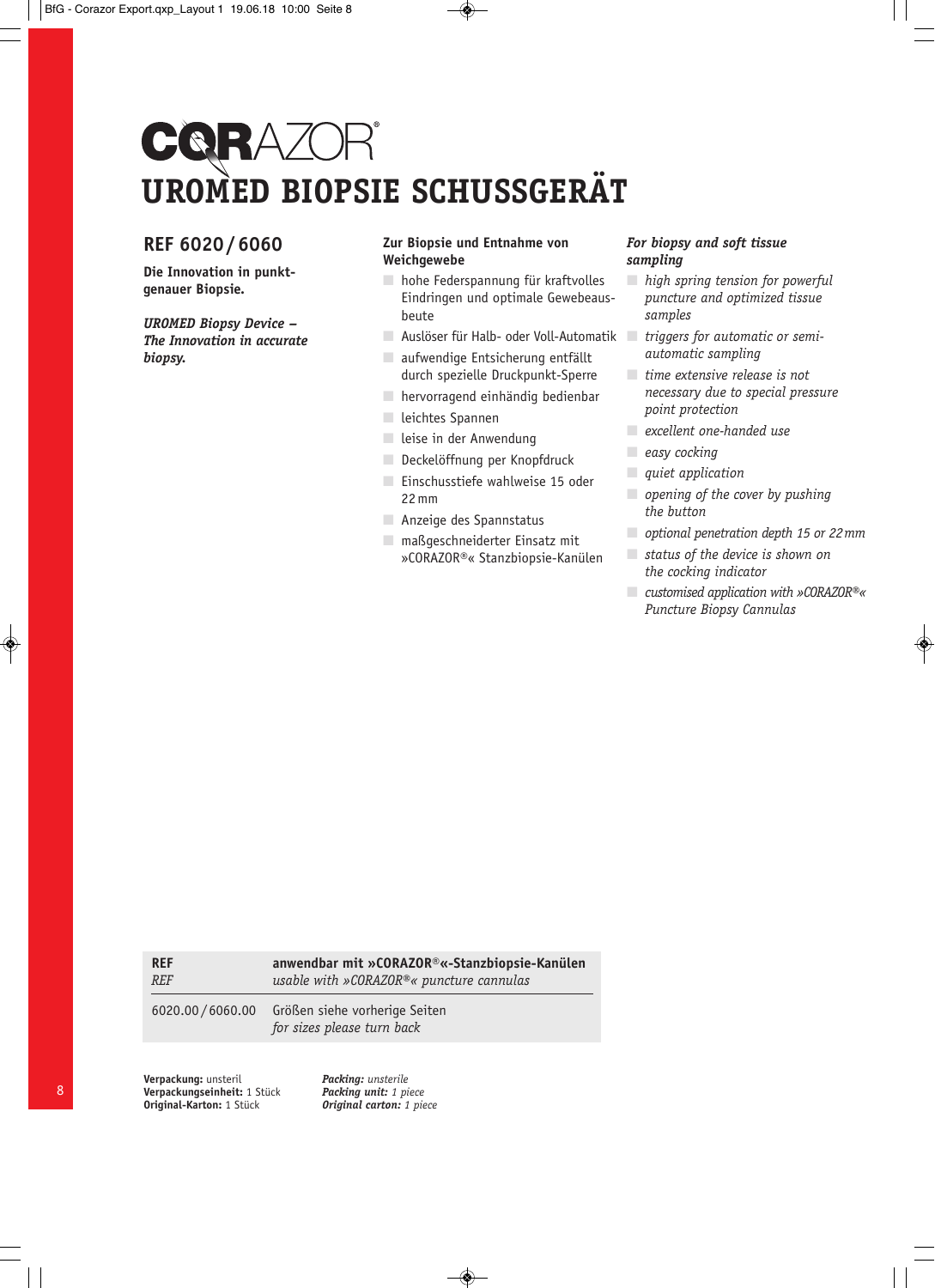

**Passgenaues Einlegen, sichere Handhabung, beste Ergebnisse.** *Precise insertion, safe handling, best results.*



**1** Vor (!) dem Einsetzen der Kanüle wird das Punktionsgerät **zweimal** bis zum Anschlag gespannt.

*Before (!) inserting the cannula the biopsy device has to be cocked twice up to the limit.*



**2** Nach dem zweiten Spannen ist das Gerät bereit zur Aufnahme der Kanüle. *After the second cocking the device is ready to insert the cannula.*



**3** Kanüle einlegen und den Deckel schließen. Ein Entsichern ist nicht nötig – die Punktion kann mit einer Hand durchgeführt werden.

*Insert cannula and close the cover. Safety release is not necessary – the puncture can be carried out with one hand.*

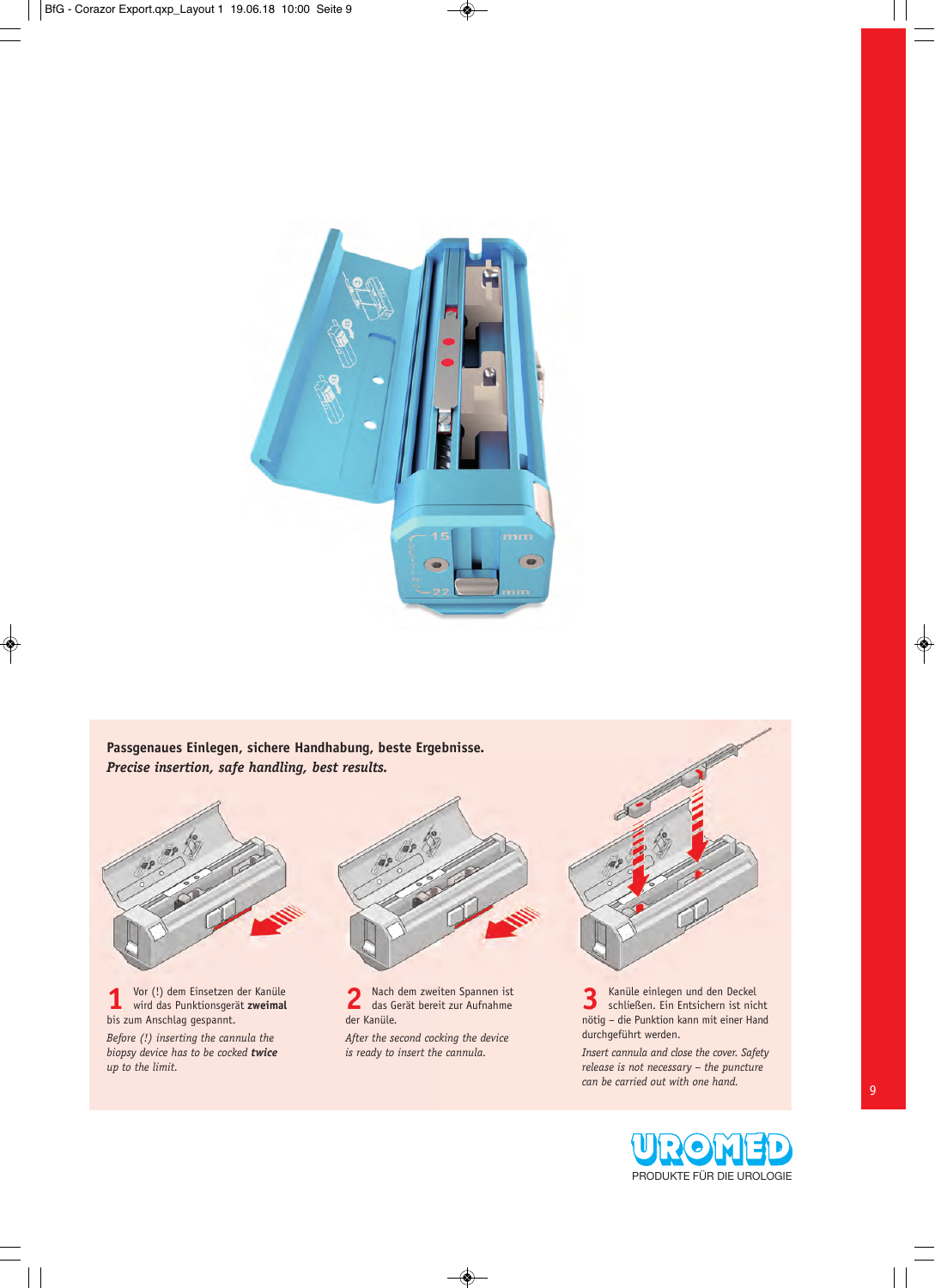## **KANÜLE ZUR FEINNADELBIOPSIE**

#### **REF 6065**

**Feinnadelbiopsie**

*Fine-needle biopsy*

#### **Kanüle zur Feinnadelbiopsie**

- hohe Stabilität durch Luer-Konnektierung der Außenkanüle mit dem Innenmandrin
- Innenmandrin mit Trokarschliff
- flexibler Tiefenregler zur Regulierung der Einstichtiefe
- 1:1 Graduierung von der Spitze an, alle 5 cm stärkere Graduierung

#### *Cannula for fine-needle biopsy*

- *high stability by Luer connection between outer cannula and inner mandrin*
- *inner mandrin with trocar-cut*
- *flexible depth regulator for controlling penetration depth*
- *1:1 graduated from the tip, every 5 cm a thicker line*

| <b>REF</b> | <b>Durchmesser</b> | Länge    | <b>PZN</b> |
|------------|--------------------|----------|------------|
| <b>REF</b> | Diameter           | Length   | PZN        |
| 6065.20    | 21 G / 0,80 mm     | $200$ mm | 09121136   |

**Verpackung:** steril **Verpackungseinheit:** 10 Stück **Original-Karton:** 120 Stück

*Packing: sterile Packing unit: 10 pieces Original carton: 120 pieces*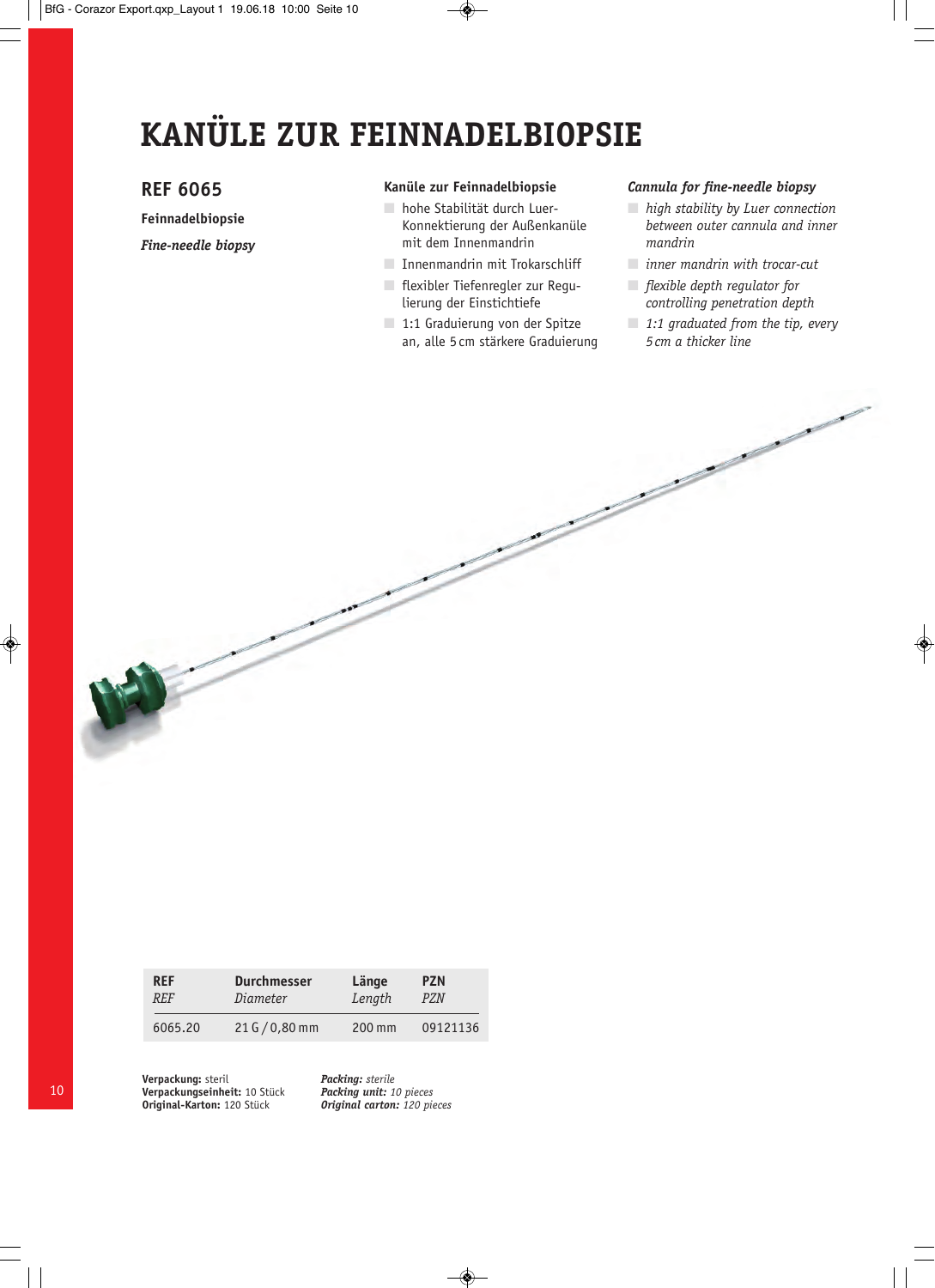## **UROMED KOAXIAL-SCHLEUSE**

#### **REF 6056**

**Koaxial-Schleuse**

*Coaxial Guide*

#### **Kanüle zur perkutanen Punktion**

- hohe Stabilität durch Luer-Konnektierung der Außenkanüle mit dem Innenmandrin
- Innenmandrin mit Trokarschliff
- flexibler Tiefenregler zur Regulierung der Einstichtiefe
- 1:1 Graduierung von der Spitze an, alle 5 cm stärkere Graduierung
- anwendbar mit Stanzbiopsie-Kanüle REF 6050.16, 18 G / 160 mm

#### *Cannula for percutaneous puncture*

- *high stability by Luer connection between outer cannula and inner mandrin*
- *inner mandrin with trocar-cut*
- *flexible depth regulator for controlling penetration depth*
- *1:1 graduated from the tip, every 5 cm a thicker line*
- *usable with puncture cannula REF 6050.16, 18 G / 160 mm*



| <b>REF</b>  | <b>Durchmesser</b> | Länge    | <b>PZN</b> |
|-------------|--------------------|----------|------------|
| <i>RF.F</i> | Diameter           | Length   | PZN        |
| 6056.13     | 16 G $/$ 1,20 mm   | $119$ mm | 06438111   |

**Verpackung:** steril **Verpackungseinheit:** 10 Stück **Original-Karton:** 120 Stück

*Packing: sterile Packing unit: 10 pieces Original carton: 120 pieces*